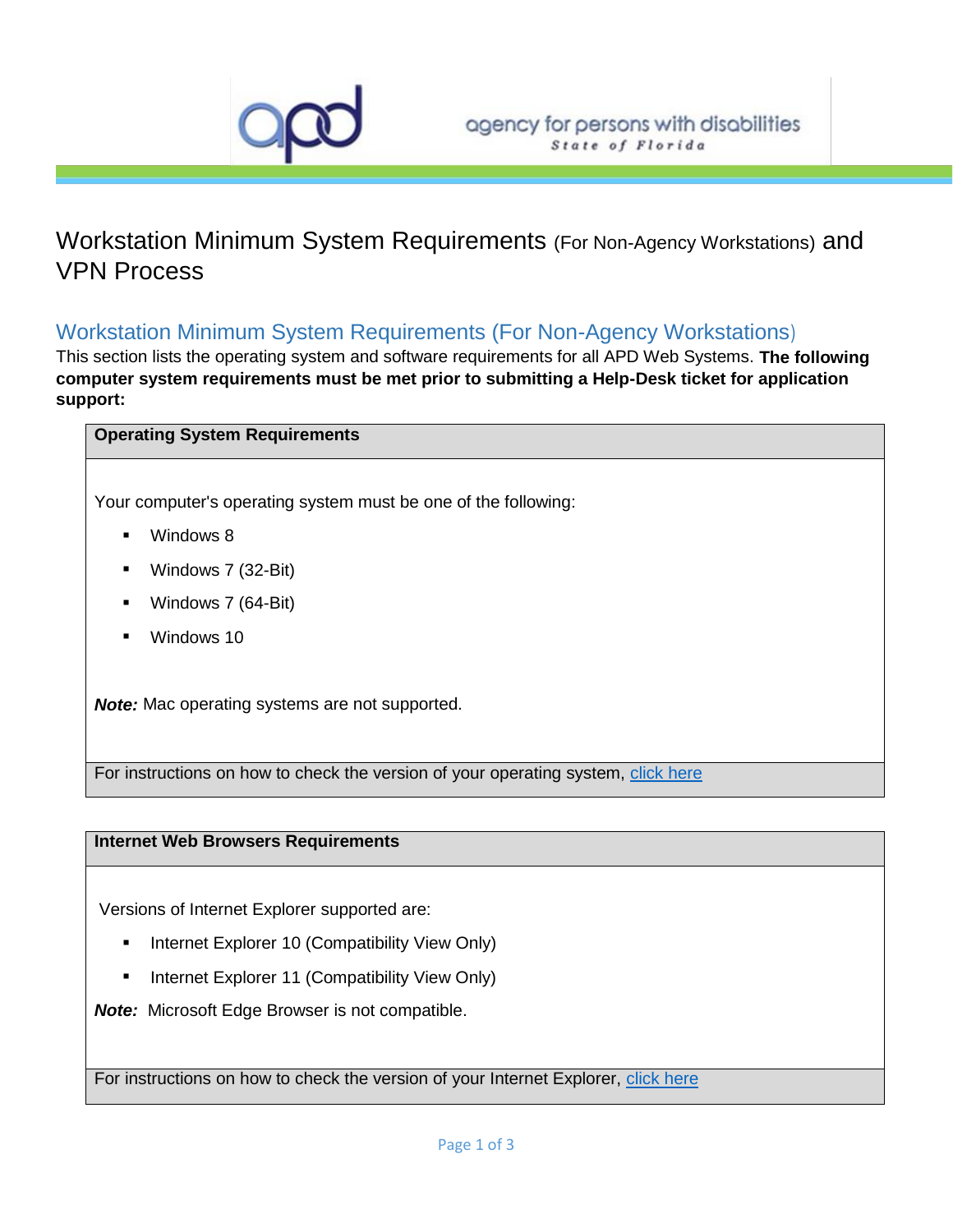# **Minimum Performance (Bandwidth) Requirements**

For acceptable performance the minimum Internet downloading speed must be greater than 1 megabit per second (Mbps). If the Internet downloading speed results are lower than 1 Mbps, the iBudget application will not work correctly. APD IT will not be able to assist and troubleshoot an Internet connection speed of less than 1 Mbps.

To check your current Internet speed, please [click here](http://www.speedtest.net/) and click on BEGIN TEST to start the test.

#### **Miscellaneous Requirements**

- **The Popup Blocker for Internet Explorer must be disabled.**
- Disable or uninstall any toolbars (for example: Google Toolbar, Bing Toolbar, Ask.com Toolbar, etc.).

## VPN Process

This section describes the process for establishing a VPN connection.

# **Establishing a Virtual Private Network (VPN)**

For waiver support coordinators needing VPN access, please follow these steps for establishing a VPN must be followed:

- 1. Request a Systems Access Request Form (SARF) from the Area Office security administrator. (Click the link [Area Office Security Administrator](http://intranet.apd.myflorida.com/it/it-forms/sarf-coordinator.pdf) to identify your security administrator.)
- 2. Complete this form and submit it to the security administrator. (If you need access to any APD system, please fill in this form.)
- 3. The security administrator will submit the SARF.